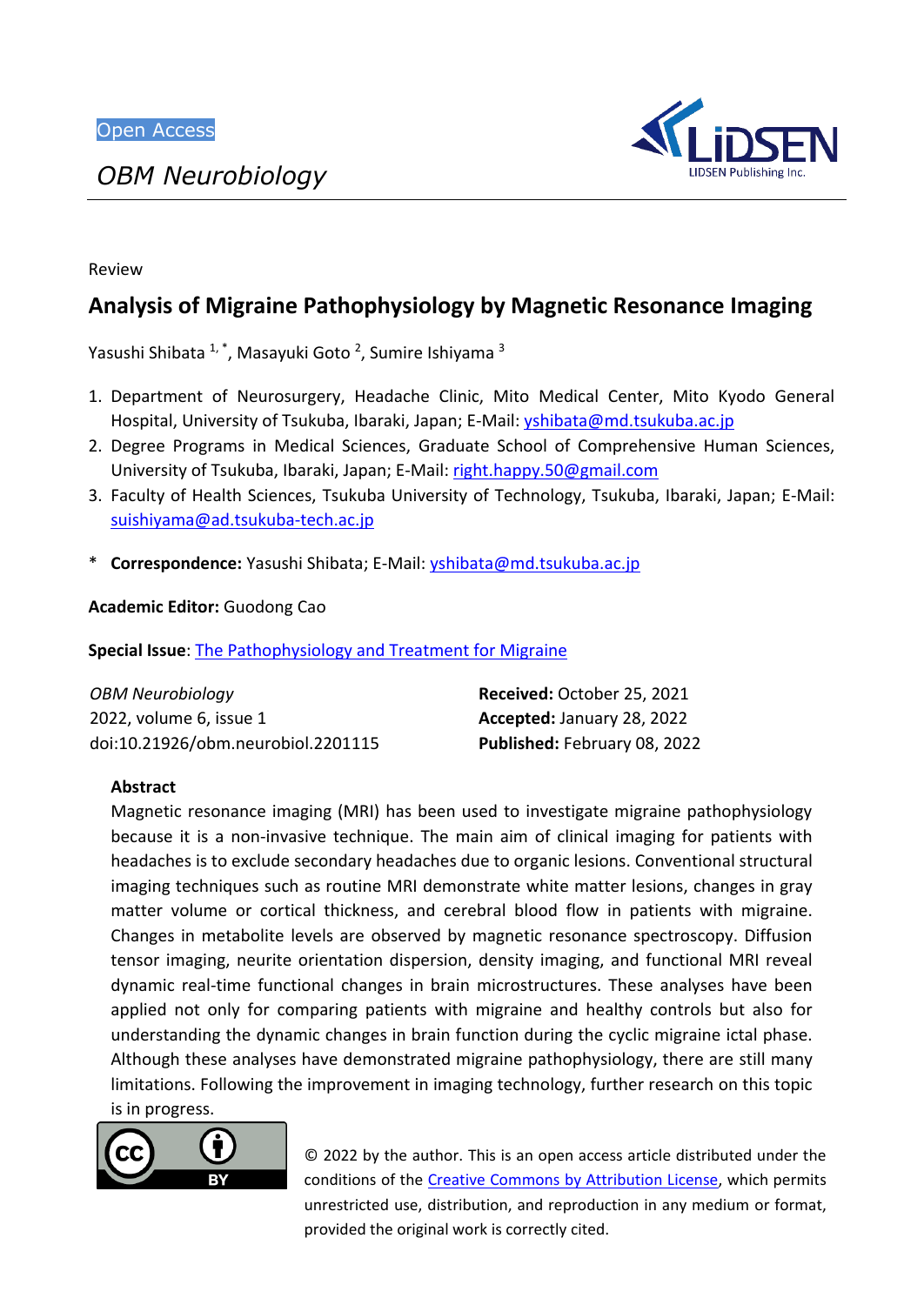## **Keywords**

Migraine; MRI; diffusion tensor imaging; functional MRI

## **1. Introduction**

Migraine is diagnosed based on clinical symptoms and history alone. The main aim of clinical imaging is to exclude secondary headaches due to organic lesions. However, because the pathophysiology of migraine is not yet fully clear, many imaging studies have been conducted. Magnetic resonance imaging (MRI), in particular, has been used intensively as an imaging method for research because it is a non-invasive technique and does not involve radiation exposure. The present review aims to provide past and recent clinical studies involving the use of various MRI techniques for diagnosing patients with migraine. We have selected important studies that used clinically available MRI methods.

## **2. White Matter Lesions**

Conventional diagnostic MRI is used to detect structural abnormalities in migraine imaging studies. Standard T2-weighted images are used to detect white matter hyperintensity (WMH). Although WMH is common and progressive in patients with migraine [1], it remains unclear whether WMH in migraine is a biomarker of headache susceptibility or a by-product of migraine, and further studies are required to clarify this aspect [2].

# **3. Gray Matter Volume and Cortical Thickness**

T1-weighted images are used to analyze gray matter volume. In patients with migraine, the amount of gray matter in the brainstem is increased, which supports the theory that the brainstem plays a major role in the pathophysiology of migraine [3]. On the contrary, an increased amount of gray matter in the temporal gyrus and fusiform gyrus is observed only in children, which may be related to the unique aspects of migraine in children [3]. Moreover, compared to males, females have thicker cortices in nociception-related areas such as the primary somatosensory cortex, precuneus, supplementary motor area, basal ganglia, and amygdala [4]. In particular, the precuneus is thicker in patients with migraine. The precuneus is the hub of major resting-state functional connectivity, and its connectivity is 14% higher in females than in males. A potential function of the precuneus is to actively suppress migraine-induced arousal in some cortical areas, which leads to cortical deactivation in other cortical areas [5]. This finding suggests that a network of brain regions, including the precuneus, may play a role in sex differences in migraine [6].

# **4. Cerebral Blood Vessels**

It is hypothesized that vasodilation of the external carotid artery system serves as a trigger for migraine without aura, and magnetic resonance angiography (MRA) measurements of the diameter of intracranial and extracranial blood vessels were performed to test this hypothesis. The results revealed no difference in the diameter of vessels in the external carotid artery system (middle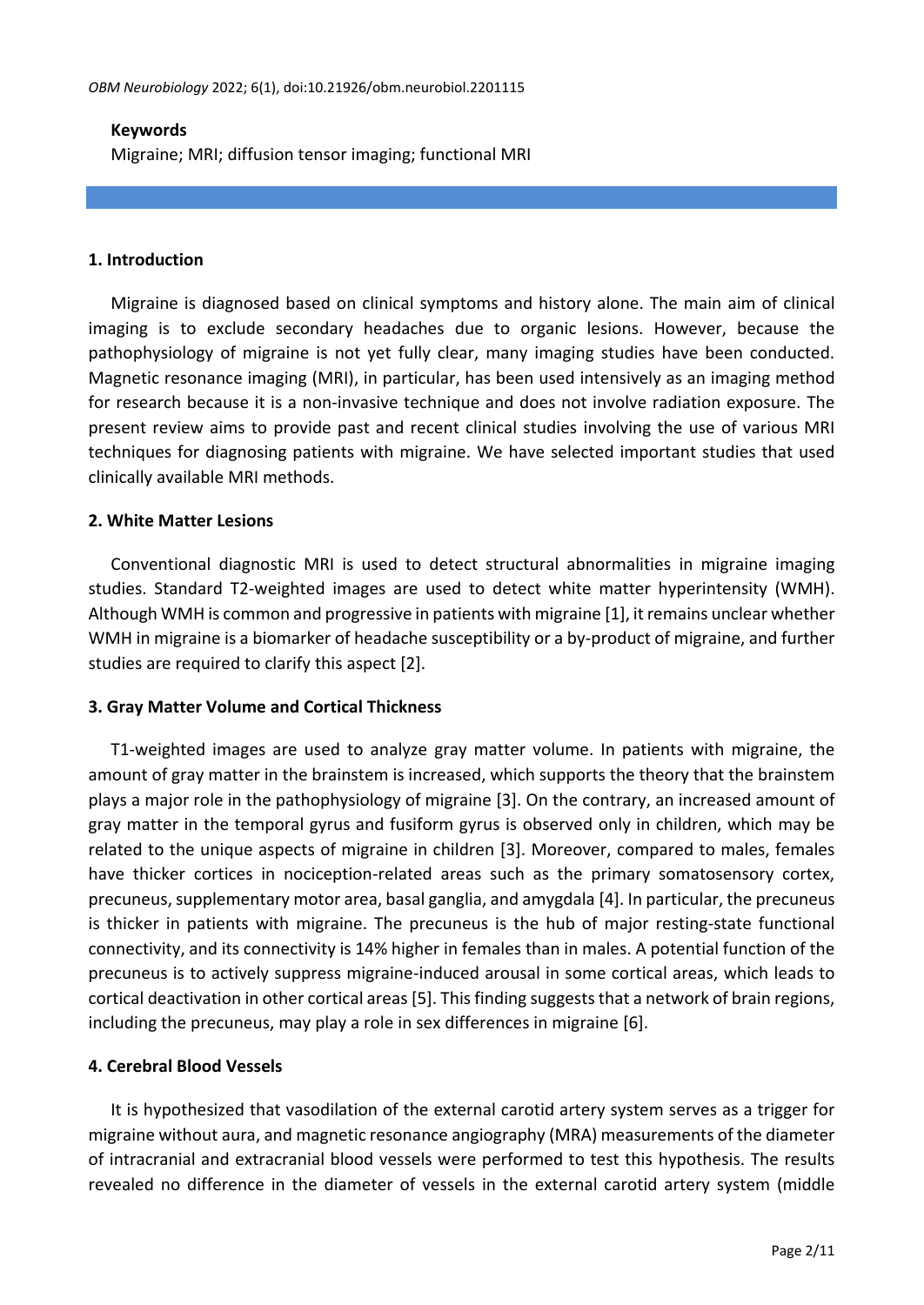meningeal artery and superficial temporal artery) during headache attacks and non-attacks, while the internal carotid artery system (intracranial and extracranial internal carotid artery, and middle cerebral artery) was significantly vasodilated [7].

It has also been reported that microhemorrhage on the tent and simultaneous existence of microhemorrhage and ischemia are significantly more common in migraine without aura in the elderly, which supports the hypothesis that microvessels are involved in the pathogenesis of migraine [8].

A prospective cohort study of women aged 25 to 42 years with migraine with a 20-year followup suggested that migraine is a potential risk factor for major cardiovascular events. The mechanisms by which migraine increases the risk of cardiovascular events include increased thrombotic susceptibility, common genetic markers, and inflammatory processes [9].

A cohort study that investigated the association between migraine and subcortical cerebrovascular lesions within a racially and ethnically diverse population included 546 imaging studies and showed that migraine doubled the odds ratio for the occurrence of asymptomatic stroke [10].

## **5. Perfusion Imaging**

Perfusion imaging shows and quantifies the perfusion state of a tissue-based on cerebral blood flow (the amount of blood passing through the capillary beds of a tissue, quantified as mL/100 g tissue per minute), cerebral blood volume (the average amount of blood in the tissue bed, quantified as mL/100 g tissue), and mean transit time (the time taken for blood to pass through the tissue). Cerebral perfusion has been investigated in a case study of hemiplegic migraine, a rare form of migraine associated with loss of motor function [11]. In a retrospective study using arterial spin labeling (ASL) and MRA, pediatric migraineurs with aura showed ipsilateral hypoperfusion [12]. In addition, pediatric patients with migraine who had perfusion changes during migraine were more likely to have symptoms such as aura, movement disorders, confusion, and hospitalization than those who did not have such changes, although the differences in the timing of MRI between cases may have affected the results [13]. Differences in the aura, presence of drug abuse, and types of migraine such as familial migraine or atypical migraine may also affect perfusion imaging findings.

#### **6. Magnetic Resonance Spectroscopy**

Magnetic resonance spectroscopy (MRS) is a method of measuring the concentration of local metabolites in tissues. Metabolites provide information on energy utilization, white matter (WM) degradation, and neurotransmitter activity, and these measurements can provide various insights into brain structure, function, and metabolism. A study measuring brain metabolites in pediatric patients with migraine showed decreased phosphocreatine levels and higher cytoplasmic pH in the occipital lobe, along with higher relative oxidation rates in the mitochondria [14]. Decreased phosphocreatine concentrations in the occipital lobe have also been detected in adult migraineurs, and these results indicate the possibility of mitochondrial dysfunction, i.e., brain metabolic disorders, in migraineurs [15].

A previous study suggested that decreased magnesium levels in adult migraineurs are an independent risk factor for migraine attacks [16], and such a decrease has been reported in the occipital, frontal, and temporal lobes of migraineurs [17]. Magnesium may play a role in the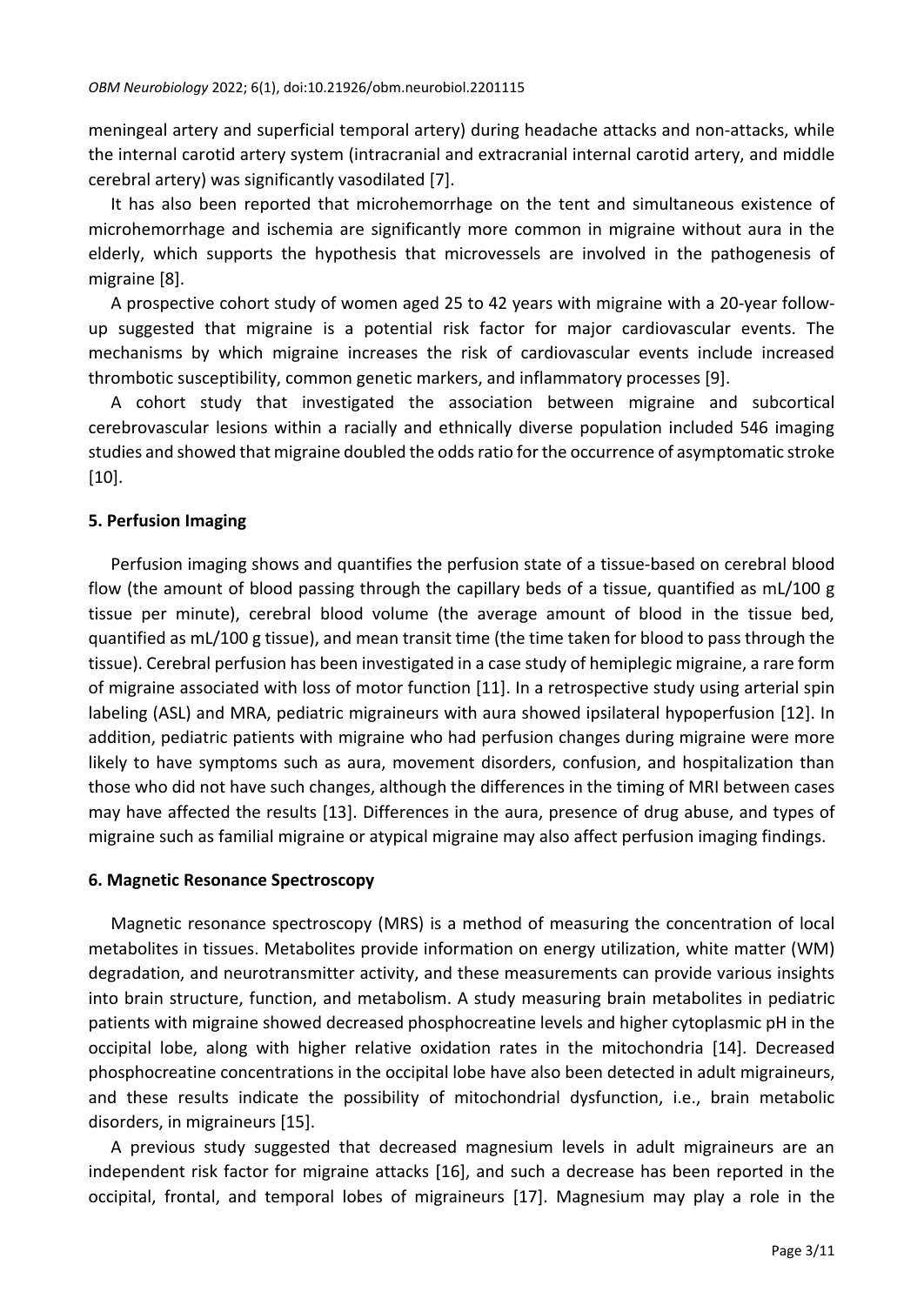pathogenesis of migraine through its ability to inhibit vasoconstriction and platelet aggregation and stabilize cell membranes [18]. Magnesium is also involved in the regulation of vascular tone and responsiveness to endogenous hormones and neurotransmitters through its relationship with Nmethyl-d-aspartic acid (NMDA) receptors [19]. In pediatric patients with migraine, oral administration of magnesium has been shown to decrease the number and intensity of headache days [20]; thus, suggesting that the administration of magnesium as a preventive therapy may be particularly effective in children.

# **7. Diffusion Tensor Imaging**

Each molecule has Brownian motion. This motion is more limited in water than in air and more limited in tissue than in water. In diffusion-weighted imaging (DWI), mutually perpendicular three motion probing gradients (MPGs) are applied. The signal intensity of the molecule changes parallelly with the decrease in MPG. Thus, DWI can measure the mean diffusivity (MD) of water in the region of interest. Acute cerebral infarction, intense cellular brain tumor, and cerebral abscess have limited diffusion, which is noted as high intensity in DWI.

To measure the direction in addition to the amount of diffusion, more than 6 MPGs is required, and the image can be acquired by diffusion tensor imaging. In neural tissues, neurites such as axon and dendrite limit molecular diffusion. In the two-dimensional space, the direction and amount of diffusion are expressed as a vector. In the three-dimensional space, the direction and amount of diffusion are expressed as a tensor and ellipsoid, respectively. The amount of longitudinal diffusion and perpendicular diffusion is expressed as axial diffusivity (AD), and radial diffusivity (RD), respectively, and the mean value of three mutually perpendicular diffusivities is MD (Figure 1). Fractional anisotropy (FA) is defined as the index of directionality of diffusion. In free water, water molecules freely diffuse into every direction; hence, FA is defined as 0. If the diffusion is restricted to only one direction, FA becomes 1. In the central nervous system, homogenously directed neural fibers such as the corpus callosum and internal capsule have high FA values; hence, these regions are good targets for investigation with DTI.



**Figure 1** Parameters of DTI.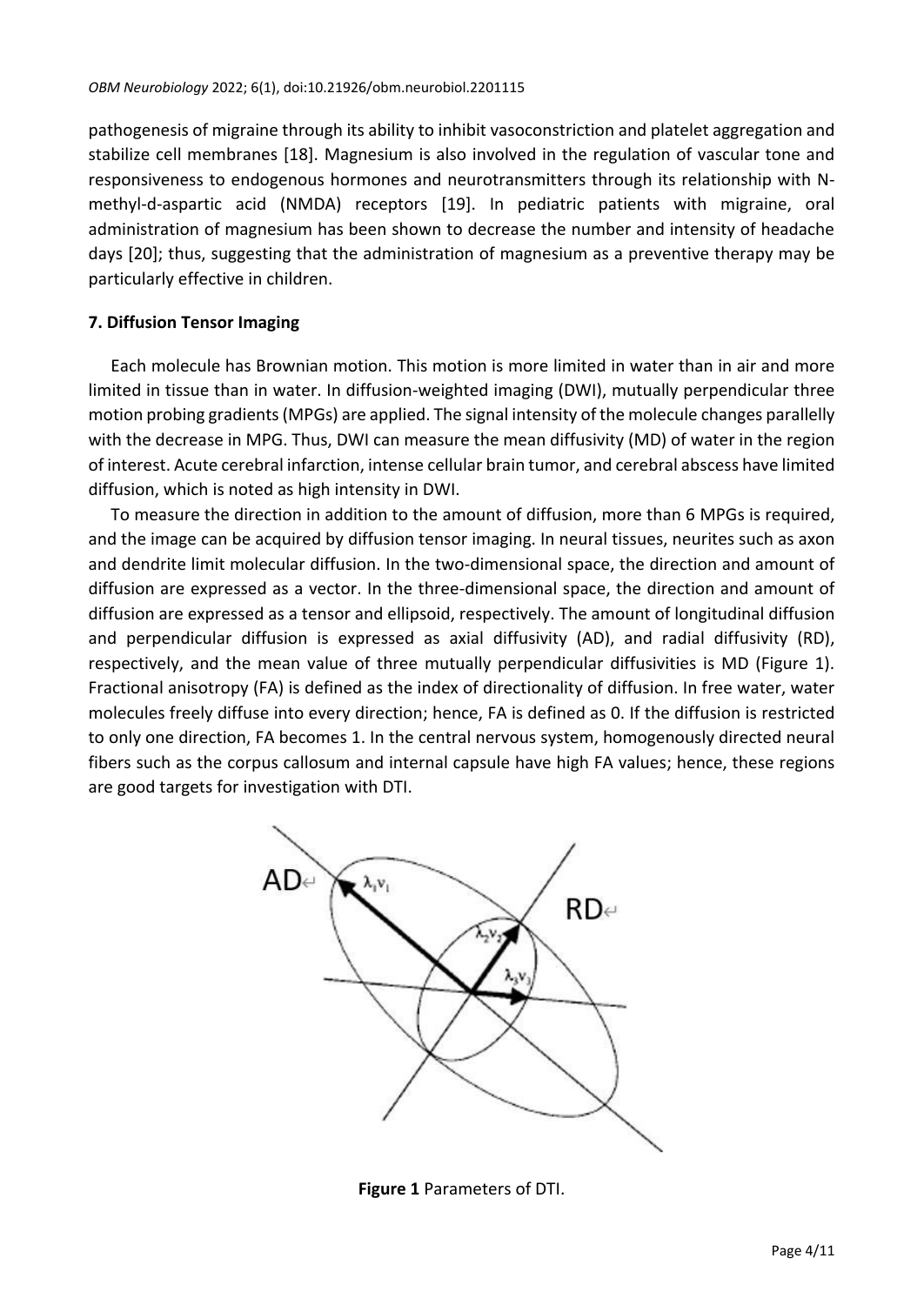## **8. DTI Analysis for Patients with Migraine**

DTI has been used for research in migraine pathophysiology since 2006 [21]. In this period, MD and FA were measured as one mean value of the whole brain. Consequently, migraine-specific pathology such as pain matrix-specific abnormality was not revealed. Whole-brain analysis requires a huge data load, resulting in a longer calculation time. To solve these issues, tract-based spatial statistics (TBSS) was developed, which became the standard method for whole-brain analysis with DTI. In TBSS, whole-brain DTI data were consolidated into WM skeleton, and this skeleton alone was analyzed. By using TBSS, FA decrease at the corpus callosum and right frontal WM were detected in patients with migraine [22–24].

The image acquisition of DTI is performed using a 3.0 T MRI machine because image resolution is better for a high-intensity magnetic field. We investigated DTI for patients with migraines by using a 1.5 T MRI machine that has been widely used in clinical situations [25]. The presence of aura and medication overuse headache was also simultaneously investigated. In patients with migraine, RD was increased at WM around the corpus callosum, especially for patients with medication overuse headache (Figure 2). MD also showed the same results. FA was decreased around the corpus callosum for patients with migraine with aura and medication overuse headache (Figure 2).



**Figure 2** DTI results for a patient with medication overuse headache. The normal skeleton is shown in green, and the statistically abnormal skeleton is shown as yellow and red.

Many studies have discussed whether these abnormalities of diffusion parameters are causes or results of migraine. Some research studies have indicated the relationship between the frequency of migraine attacks and FA decrease, but other studies have not reported similar findings. Most reported studies were cross-sectional studies that showed the parameters at the measured time points. To investigate serial changes in parameters, a long-term longitudinal study is required. Migraine is not a stable disease. With the progression in migraine pathology, continuous fluctuations in diffusion parameters are suggested to occur [22]. The authors showed that axonal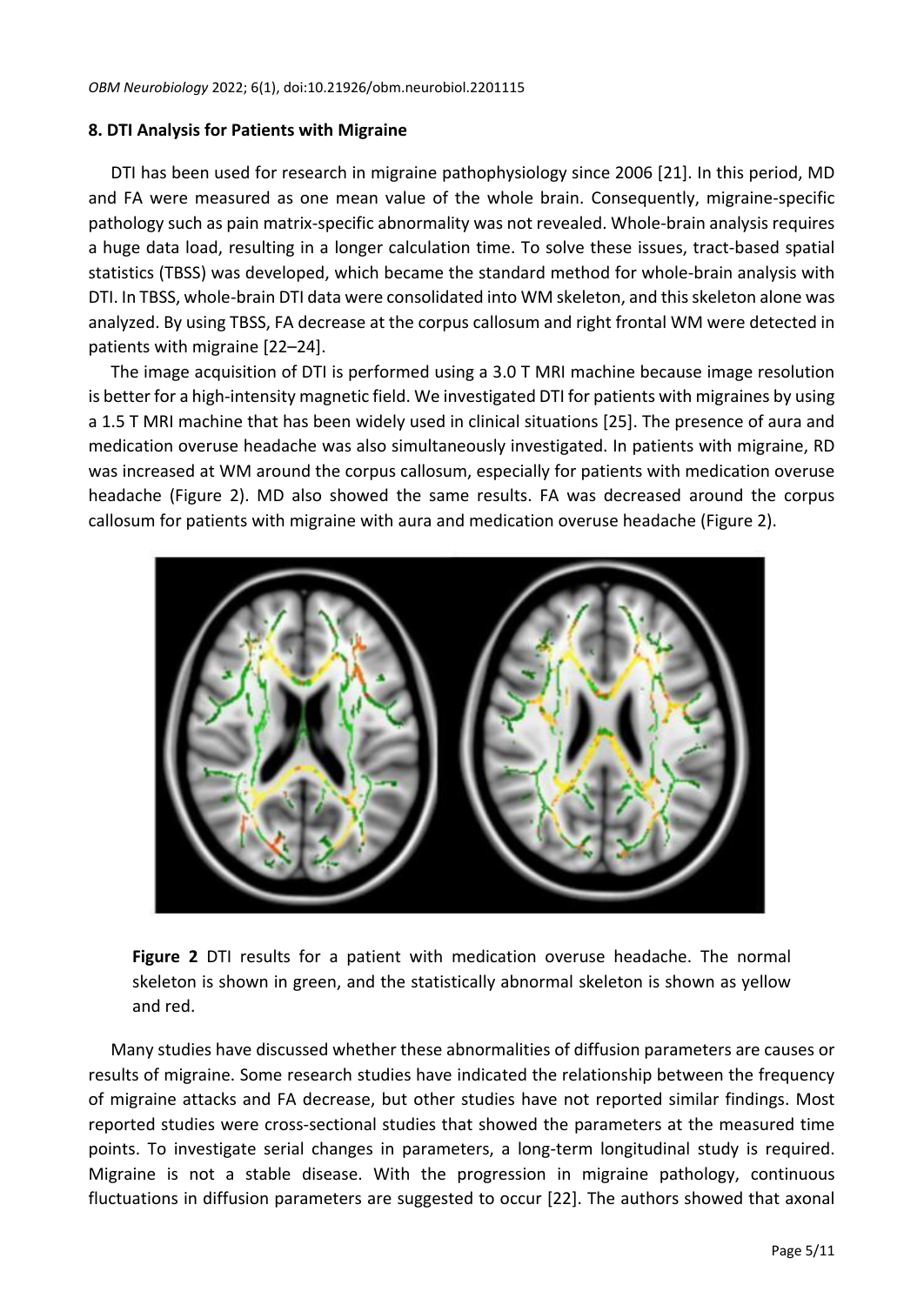demyelination and WM damage contribute to the transient increase in both RD and AD, a decrease in FA in the episodic migraine phase, and a decrease in RD and AD with an increase in FA in the chronic migraine phase.

Migraine attacks may contribute to axonal damage; however, neural tissues exhibit plasticity. Future studies should reveal the quality and quantity of axonal damage induced by migraine attack and spontaneous repair.

Migraine is a periodic and episodic disease; therefore, for comparing migraine patients with healthy controls, we must consider image acquisition time for migraine attacks. In most research studies, images were acquired in the inter-ictal period. DTI analysis during migraine attacks has been rarely reported. In a research study on imaging for 24 patients with migraine in the ictal and interictal period, thalamic FA was higher than that of healthy volunteers in the inter-ictal period and decreased in the ictal period [26]. In this study, the patients who underwent imaging in the ictal period and the inter-ictal period were different persons. This study did not acquire continuous images for the same patients.

## **9. The Problem of DTI**

In the corpus callosum or the pyramidal tract, neuro fibers run almost in the same direction. However, in other brain regions, neuro fibers run in all directions, which sometimes result in intersections at various angles. Because the mean value of each parameter in the voxel is calculated in DTI, the intersections are not appropriately evaluated in DTI. To solve these problems, various methods such as Q-space imaging, Q-ball imaging, diffusion kurtosis imaging, and diffusion spectrum imaging were developed and investigated [27]. These acquisition and analysis methods require a huge volume of data and longer analysis time; hence, the clinical application of these methods is limited in clinical settings.

The values of FA, RD, and AD are influenced not only by axons but also by blood vessels, neural cell bodies, and glia. A high density of neurites leads to high FA, while the dispersion of neurites results in low FA. Hence, new analysis methods were developed to separately measure neurite density and dispersion.

#### **10. Neurite Orientation Dispersion and Density Imaging**

In DWI, molecules are considered to diffuse into every direction in the same amount. Hence, a round sphere is used as the model, and only the amount of diffusion is measured. Free water in the ventricle or subarachnoid space is determined with this model. In DTI, the ellipsoid with a particular volume is used as the model, and FA, AD, and RD are measured. Molecules in neural cells or glial cells are determined with this model. Neurites such as axon and dendrite are modeled as a stick, and neurite density and dispersion are measured in Neurite Orientation Dispersion and Density Imaging (NODDI) [28]. NODDI requires a long calculation time; however, the acquisition is almost the same as that obtained with DTI. TBSS is used for whole-brain analysis in the same manner as DTI. The pathophysiological analysis of migraines using NODDI has not yet been reported, and our research group is working on this topic.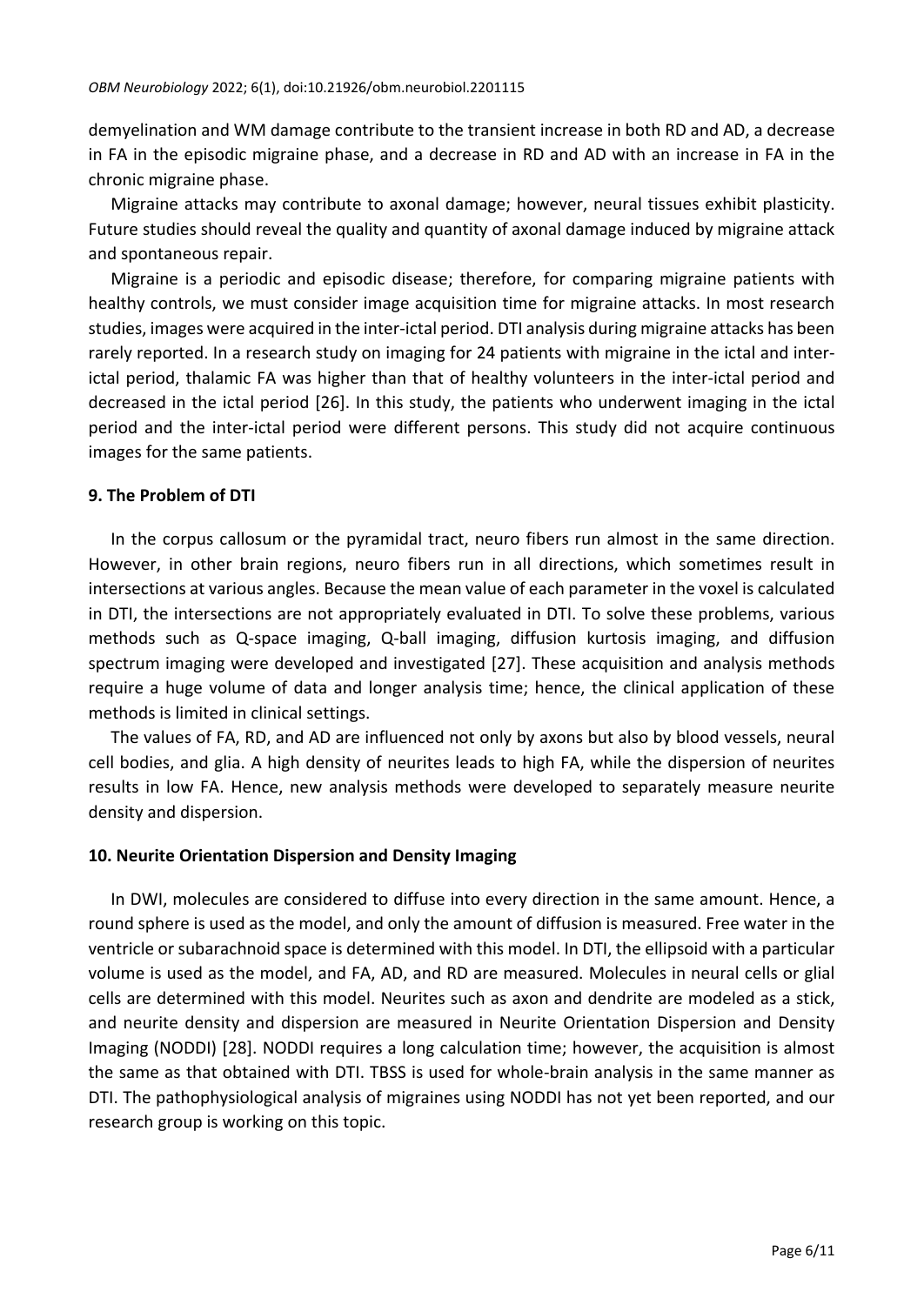#### **11. Clinical Study of functional MRI For Migraine**

Functional MRI (fMRI) is an imaging method that measures changes in the amount of oxidized hemoglobin associated with increased brain activity on the basis of blood oxygenation level [29]. fMRI can be broadly classified into task-based fMRI, which examines activity during a given task, and resting-state fMRI (rs-fMRI), which considers resting as a task. In task-based fMRI, the activation of the temporal pole, anterior cingulate cortex, somatosensory cortex, etc., is stronger in patients with migraine than in normal subjects. The temporal pole, anterior cingulate cortex, and somatosensory cortex are strongly activated in patients with migraine as compared to that in normal subjects; thus, suggesting changes in brain activity and dysfunction in patients with migraine [30].

Several studies have shown that the hypothalamic activity changes with the ictal/inter-ictal phase. Schulte et al. [31] reported migraine cycles for over 30 days by using MRI for one patient with migraine but without aura. Migraine attacks are classified as pre-ictal, ictal, post-ictal, and inter-ictal. At 24 h before onset, the hypothalamus and visual cortex were more activated than that in the interictal phase, and the middle pons was significantly activated in the ictal phase as compared to that in the inter-ictal phase. The functional connectivity (FC) between the hypothalamus and the spinal trigeminal nucleus was enhanced in the pre-ictal phase, while in the ictal phase, the FC between the hypothalamus and the dorsal rostral pons was significantly enhanced. FC is defined as the temporal coherence between different neurons, and because the connectivity is inferred by temporal correlations, it is also found between regions that differ from the actual anatomical connectivity [32].

In a study of a large number of patients, hypothalamic activation was observed at 48 h before the onset of attacks, and these activations were not present at 72~48 h before the onset of attacks. These results suggest that changes in brain function in patients with migraine occur in the hypothalamus and begin at 48 h before the onset of the attack [32]. Coppola et al. [33] reported that patients with migraine in the ictal phase showed higher activation in the medial prefrontal cortex (MPFC) and posterior cingulate cortex than healthy controls, and the FC between the MPFC and insula showed a negative correlation with attack intensity. In other words, the higher the intensity of the migraine attack, the lower is the connectivity. The insular cortex is related to various networks and is associated with multiple sensory, motor, and limbic systems. The findings of the authors suggest that the more painful the headache attack, the lower is the FC associated with the island, resulting in abnormal performance in various switching and other activities. Another study reported the connectivity between the inter-ictal phase and the ictal phase in patients with migraines without aura. Amin et al. [34] reported that the connectivity between the right thalamus and the left insula, the orbitofrontal cortex, was higher and that the connectivity between the right thalamus and the right somatosensory cortex was lower in migraine in the ictal phase as compared to that in migraine without aura in the inter-ictal phase. As mentioned above, migraine is a cyclical disease, and MRI findings vary depending on the phase in which the patient was imaged: pre-ictal, ictal, post-ictal, or inter-ictal; hence, it is important to confirm the findings with a headache diary or app. In addition, some studies used healthy subjects as the comparison group, while others used migraineurs with different cycles, such as those in inter-ictal and ictal periods; therefore, it is necessary to consider which comparison group is appropriate. Brain activation in patients with migraine is shown in Figure 3.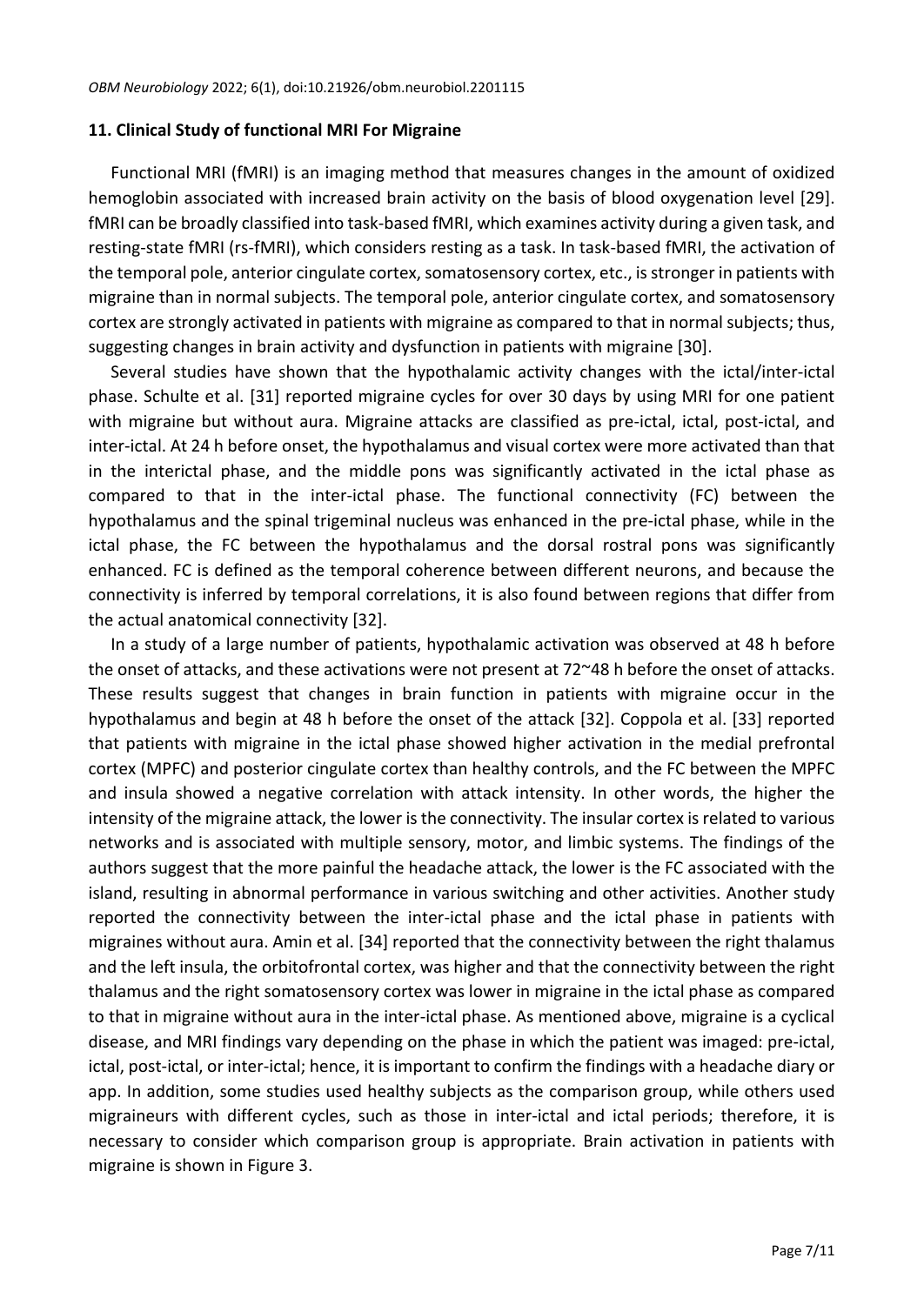

**Figure 3** Pain-induced brain activations that differ in migraineurs versus healthy controls. Red regions show more activation in patients with migraines than in healthy controls. Blue regions show less activation in migraineurs than in healthy controls.

According to the International Classification of Headache, 3rd edition, migraine is classified as either episodic migraine (EM) or chronic migraine (CM) according to the number of attacks [35]. CM is defined as a headache that occurs at least 15 days per month for more than three months and at least eight days per month with migraine characteristics. In CM during the inter-ictal period, the number of years of CM and the FC between the left anterior insula−right periaqueductal gray, the right anterior insula−right mediodorsal thalamus, and the right anterior insula–right periaqueductal gray showed significantly positive correlations [36]. In other words, the longer the duration of chronicity, the higher is the FC associated with pain. In the whole-brain analysis, the association of the FC with the pain matrix was significantly stronger in CM than in EM [37]. Furthermore, the connectivity of the pain matrix to the hypothalamus was stronger in CM than in EM, while the connectivity to the dorsal raphe nucleus was significantly stronger in EM; this suggests that stronger connectivity of the pain matrix is a characteristic of chronic migraine.

# **12. Conclusions**

Because of its non-invasive nature, MRI can be repeatedly performed. On the basis of this advantage of MRI, the pathophysiology of migraine has been investigated by using MRI. However, image findings are influenced not only by migraine alone. Age, sex, other comorbidities, mental status, acquisition parameters, and other variable conditions also influence MRI findings. Migraine phenotype, disease duration, medication, and other therapies also affect the results of MRI. By continuing active research on this topic, significant contributions are expected to be made to the diagnosis and therapy for migraines.

# **Author Contributions**

YS, MS, SI all contributed to drafting and reviewing the manuscript.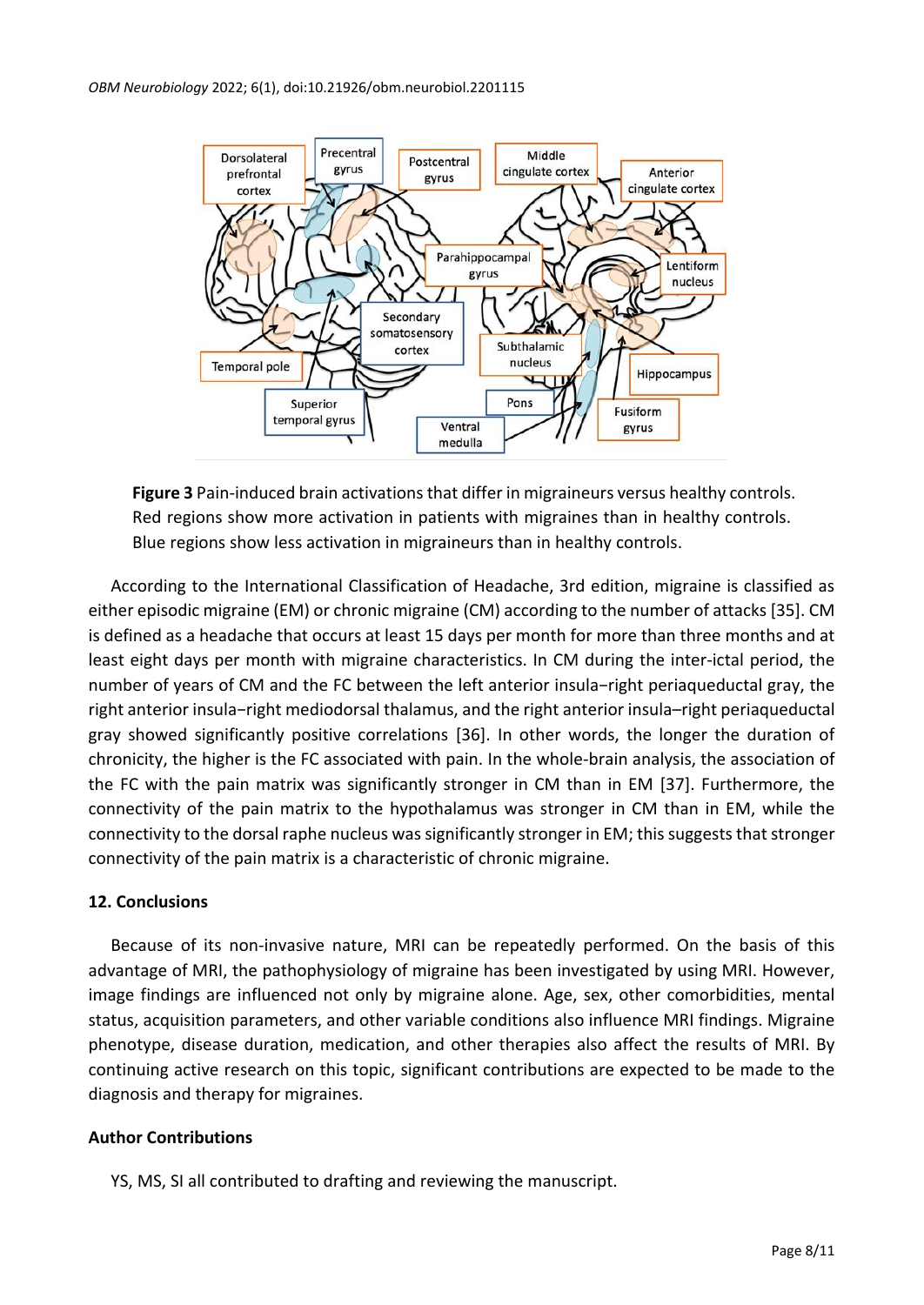# **Competing Interests**

The authors have declared that no competing interests exist.

# **References**

- 1. Palm-Meinders IH, Hille K, Terwindt GM, Launer LJ, Konishi J, Moonen JM, et al. Structural brain changes in migraine. JAMA. 2012; 308: 1889-1896.
- 2. Fazekas F, Kleinert R, Offenbacher H, Schmidt R, Kleinert G, Payer F, et al. Pathologic correlates of incidental MRI white matter signal hyperintensities. Neurology. 1993; 43: 1683.
- 3. Webb ME, Amoozegar F, Harris AD. Magnetic resonance imaging in pediatric migraine. Can J Neurol Sci. 2019; 46: 653-665.
- 4. Faria V, Erpelding N, Lebel A, Johnson A, Wolff R, Fair D, et al. The migraine brain in transition: Girls vs boys. Pain. 2015; 156: 2212-2221.
- 5. Danielson NB, Guo JN, Blumenfeld H. The default mode network and altered consciousness in epilepsy. Behav Neurol. 2011; 24: 55-65.
- 6. Tu Y, Zeng F, Lan L, Li Z, Maleki N, Liu B, et al. An fMRI-based neural marker for migraine without aura. Neurology. 2020; 94: e741-e751.
- 7. Amin FM, Asghar MS, Hougaard A, Hansen AE, Larsen VA, Koning PJ, et al. Magnetic resonance angiography of intracranial and extracranial arteries in patients with spontaneous migraine without aura: A cross-sectional study. Lancet Neurol. 2013; 12: 454-461.
- 8. Arkink EB, Terwindt GM, Craen AJ, Konishi J, Grond J, Buchem MA, et al. Infratentorial microbleeds another sign of microangiopathy in migraine. Stroke. 2015; 46: 1987-1989.
- 9. Kurth T, Winter AC, Eliassen AH, Dushkes R, Mukamal KJ, Rimm EB, et al. Migraine and risk of cardiovascular disease in women: Prospective cohort study. BMJ. 2016; 353: i2610.
- 10. Monteith T, Gardener H, Rundek T, Dong C, Yoshita M, Elkind MS, et al. Migraine, white matter hyperintensities, and subclinical brain infarction in a diverse community: The northern Manhattan study. Stroke. 2014; 45: 1830-1832.
- 11. Bosemani T, Burton VJ, Felling RJ, Leigh R, Oakley C, Poretti A, et al. Pediatric hemiplegic migraine: Role of multiple MRI techniques in evaluation of reversible hypoperfusion. Cephalalgia. 2014; 34: 311-315.
- 12. Cadiot D, Longuet R, Bruneau B, Treguier C, Carsin-Vu A, Corouge I, et al. Magnetic resonance imaging in children presenting migraine with aura: Association of hypoperfusion detected by arterial spin labelling and vasospasm on MR angiography findings. Cephalalgia. 2018; 38: 949- 958.
- 13. Uetani H, Kitajima M, Sugahara T, Kikuchi H, Muto Y, Hirahara T, et al. Perfusion abnormality on three-dimensional arterial spin labeling with a 3T MR system in pediatric and adolescent patients with migraine. J Neurol Sci. 2018; 395: 41-46
- 14. Lodi R, Montagna P, Soriani S, Iotti S, Arnaldi C, Cortelli P, et al. Deficit of brain and skeletal muscle bioenergetics and low brain magnesium in juvenile migraine: An in vivo 31P magnetic resonance spectroscopy interictal study. Pediatr Res. 1997; 42: 866-871.
- 15. Barbiroli B, Montagna P, Cortelli P, Martinelli P, Sacquegna T, Zaniol P, et al. Complicated migraine studied by phosphorus magnetic resonance spectroscopy. Cephalalgia. 1990; 10: 263- 272.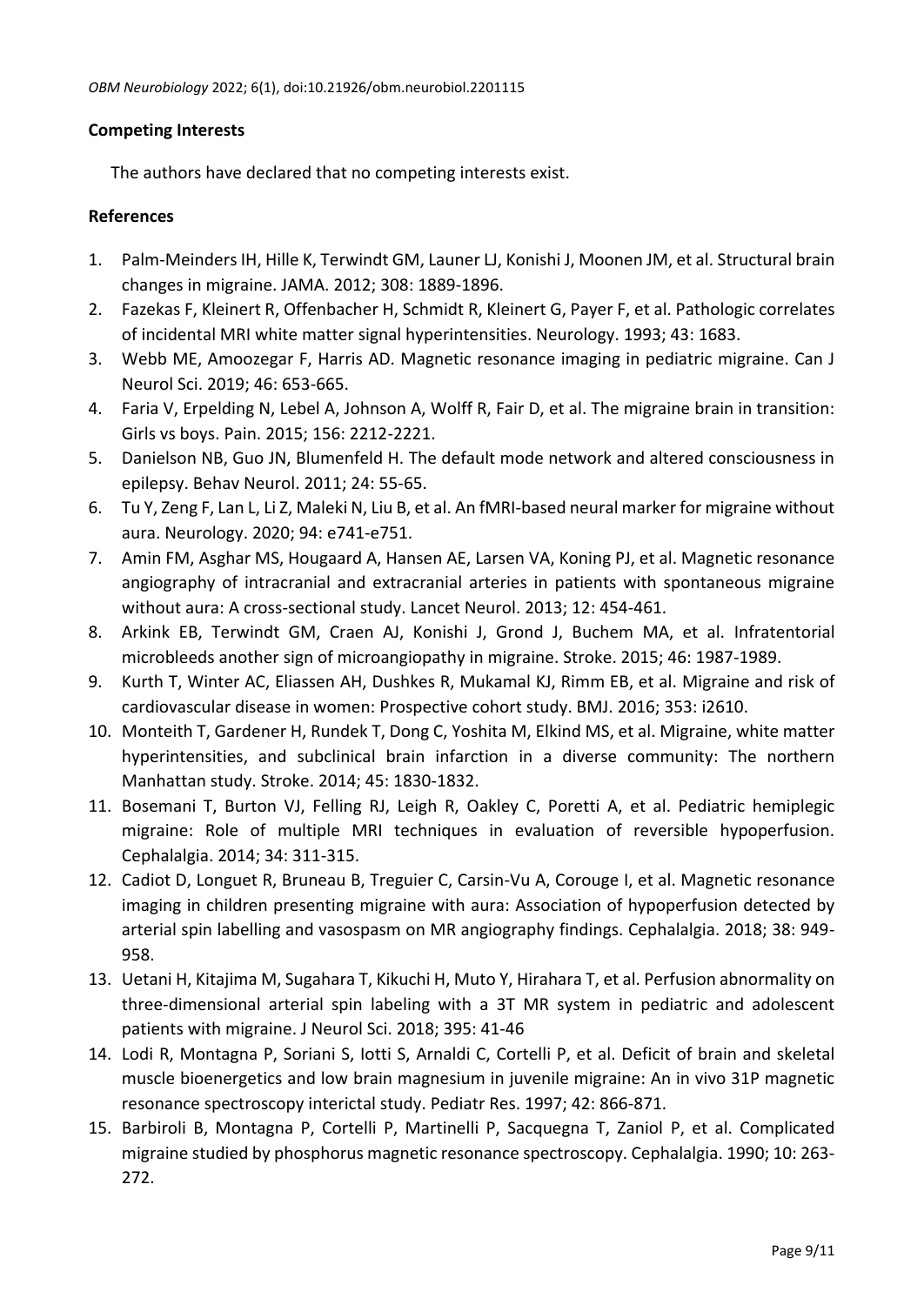- 16. Assarzadegan F, Asgarzadeh S, Hatamabadi HR, Shahrami A, Tabatabaey A, Asgarzadeh M. Serum concentration of magnesium as an independent risk factor in migraine attacks: A matched case-control study and review of the literature. Int Clin Psychopharmacol. 2016; 31: 287-292.
- 17. Ramadan NM, Halvorson H, Vande-Linde A, Levine SR, Helpern JA, Welch KM. Low brain magnesium in migraine. Headache. 1989; 29: 590-593.
- 18. McCarty MF. Magnesium taurate and fish oil for prevention of migraine. Med Hypotheses. 1996; 47: 461-466.
- 19. Altura BM, Altura BT, Carella A, Gebrewold A, Murakawa T, Nishio A.  $Mg^{2+}$ -Ca<sup>2+</sup> interaction in contractility of vascular smooth muscle:  $Mg^{2+}$  versus organic calcium channel blockers on myogenic tone and agonist-induced responsiveness of blood vessels. Can J Physiol Pharmacol. 1987; 65: 729-745.
- 20. Wang SJ, Lirng JF, Fuh JL, Chen JJ. Reduction in hypothalamic 1H-MRS metabolite ratios in patients with cluster headache. J Neurol Neurosurg Psychiatry. 2006; 77: 622-625.
- 21. Coppola G, Tinelli E, Lepre C, Iacovelli E, Lorenzo CD, Lorenzo GD, et al. Dynamic changes in thalamic microstructure of migraine without aura patients: A diffusion tensor magnetic resonance imaging study. Eur J Neurol. 2014; 21: 287-e13.
- 22. Planchuelo-Gómez Á, García-Azorín D, Guerrero ÁL, Aja-Fernández S, Rodríguez M, Luis-García R. White matter changes in chronic and episodic migraine: A diffusion tensor imaging study. J Headache Pain. 2020; 21: 1-15.
- 23. Rocca MA, Ceccarelli A, Falini A, Tortorella P, Colombo B, Pagani E, et al. Diffusion tensor magnetic resonance imaging at 3.0 tesla shows subtle cerebral grey matter abnormalities in patients with migraine. J Neurol Neurosurg Psychiatry. 2006; 77: 686-689.
- 24. Shibata Y. Recent developments in neuroimaging for the evaluation of migraines. Int J Radiol. 2015; 2: 15-16.
- 25. Shibata Y, Ishiyama S, Matsushita A. White matter diffusion abnormalities in migraine and medication overuse headache: A 1.5-Tesla tract-based spatial statistics study. Clin Neurol Neurosurg. 2018; 174: 167-173.
- 26. Szabó N, Kincses ZT, Párdutz Á, Tajti J, Szok D, Tuka B, et al. White matter microstructural alterations in migraine: A diffusion-weighted MRI study. PAIN. 2012; 153: 651-656.
- 27. Yuan K, Qin W, Liu P, Yu D, Zhao L, Dong M, et al. Reduced fractional anisotropy of corpus callosum modulates inter-hemispheric resting state functional connectivity in migraine patients without aura. PLoS One. 2012; 7: e45476.
- 28. Zhang H, Schneider T, Wheeler-Kingshott CA, Alexander DC. NODDI: Practical in vivo neurite orientation dispersion and density imaging of the human brain. NeuroImage. 2012; 61: 1000- 1016.
- 29. Fox MD, Raichle ME. Spontaneous fluctuations in brain activity observed with functional magnetic resonance imaging. Nat Rev Neurosci. 2007; 8: 700-711.
- 30. Schwedt TJ, Chiang C, Chong CD, Dodick D. Functional MRI of migraine. Lancet Neurol. 2015; 14: 81-91.
- 31. Schulte LH, Mehnert J, May A. Longitudinal neuroimaging over 30 days: Temporal characteristics of migraine. Ann Neurol. 2020; 87: 646-651.
- 32. Horwitz B. The elusive concept of brain connectivity. Neuroimage. 2003; 19: 466-470.